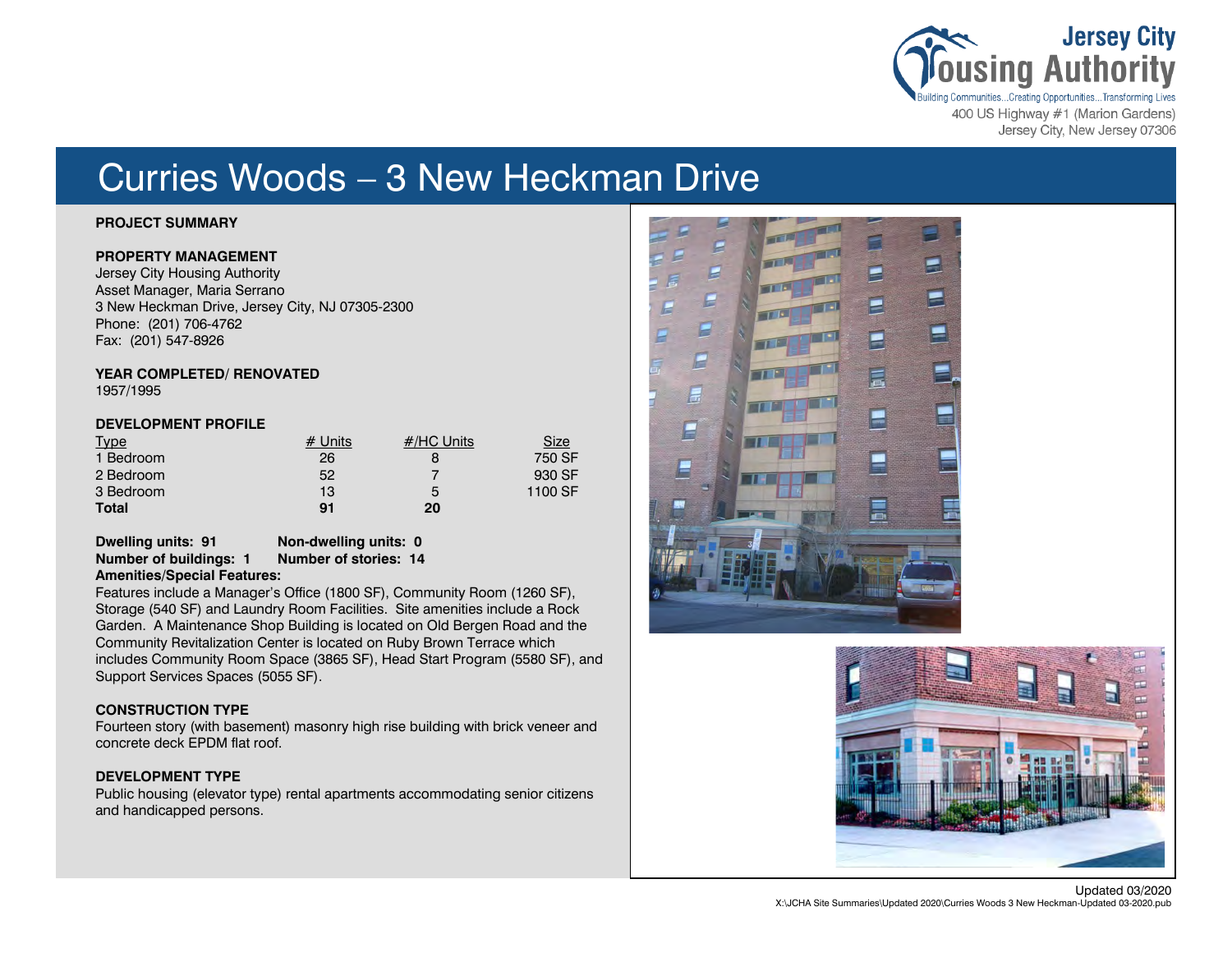

# Curries Woods – Community Revitalization Center

### **PROJECT SUMMARY**

### **PROPERTY MANAGEMENT**

Jersey City Housing Authority Asset Manager, Maria Serrano 3 New Heckman Drive, Jersey City, NJ 07305-2300 Phone: (201) 706-4762 Fax: (201) 547-8926

# **YEAR COMPLETED**

2000

# **DEVELOPMENT PROFILE**

| <b>Type</b><br><b>Community Room Space</b> | Size<br>3865 SF |
|--------------------------------------------|-----------------|
| <b>Head Start Program</b>                  | 5580 SF         |
|                                            | 5055 SF         |
| <b>Support Services Spaces</b>             |                 |
| <b>Total</b>                               | 14500 SF        |

# **Amenities/Special Features:**

Community Room Space features include Mail Room (100 SF) and Community Room (2850 SF) with Commercial Kitchen (250 SF). Head Start features include four (4) Classrooms (total 2800 SF), Nurse's Office (190 SF), and Kitchen (340 SF). Support Services Spaces features include Large Activity Room (1050 SF), Office Space (1100 SF), Computer Lab (500 SF), and Conference Room (550 SF).

# **CONSTRUCTION TYPE**

One story metal frame building with brick veneer and truss steel roofing.

# **DEVELOPMENT TYPE**

Multi-purpose space accommodating Community Room Space, Head Start Program, and Support Services.



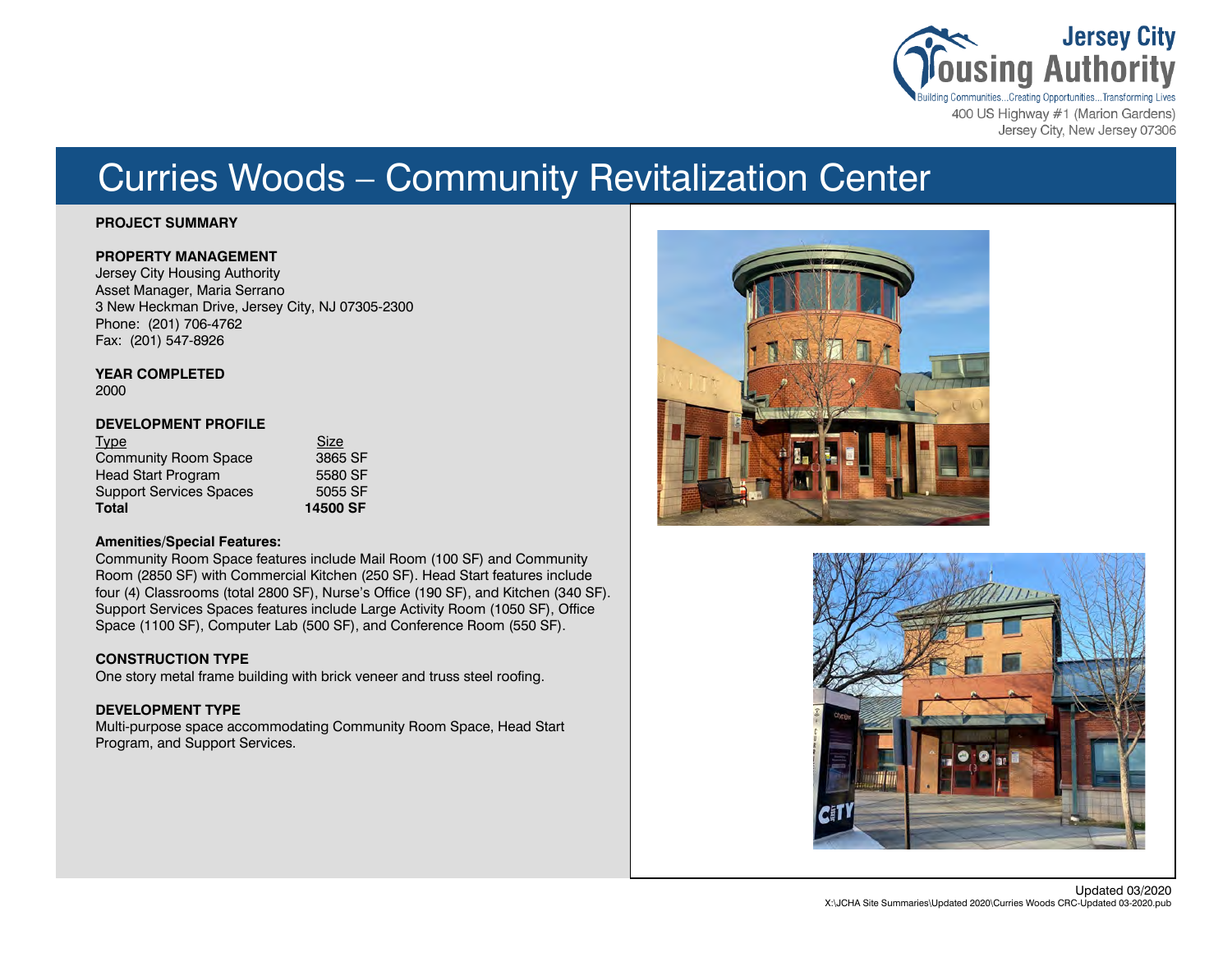

Jersey City, New Jersey 07306

# Curries Woods – Phase I Townhouses

#### **PROJECT SUMMARY**

### **PROPERTY MANAGEMENT**

Jersey City Housing Authority Asset Manager, Maria Serrano 3 New Heckman Drive, Jersey City, NJ 07305-2300 Phone: (201) 706-4762 Fax: (201) 547-8926

**YEAR COMPLETED**

1998

# **DEVELOPER/CONTRACTOR**

Paphian Enterprises, Ocean, NJ

### **ARCHITECT**

Oppenheimer, Brady and Vogelstein, AIA Architects, New York, NY

#### **DEVELOPMENT PROFILE**

| <b>Type</b>        | $#$ Units | #/HC Units | <b>Size</b> |
|--------------------|-----------|------------|-------------|
| 3 Bedroom (Row)    | 18        |            | 1000 SF     |
| 4 Bedroom (Row)    | 24        |            | 1200 SF     |
| 4 Bedroom (Walkup) |           |            | 1200 SF     |
| Total              | 46        | $\bullet$  |             |

**Dwelling units: 46 Non-dwelling units: 0 Number of buildings: 9 Number of stories: 2 Amenities/Special Features:**

Townhouse units with individual entrances. Site amenities include various play equipment/ areas. A Maintenance Shop Building is located on Old Bergen Road and the Community Revitalization Center is located on Ruby Brown Terrace which includes a Community Revitalization Center is located on Ruby Brown Terrace which includes Community Room Space (3865 SF), Head Start Program (5580 SF), and Support Services Spaces (5055 SF).

#### **CONSTRUCTION TYPE**

Two story (slab on grade) wood frame modular construction with brick veneer and siding and pitched shingle roofs.

#### **DEVELOPMENT TYPE**

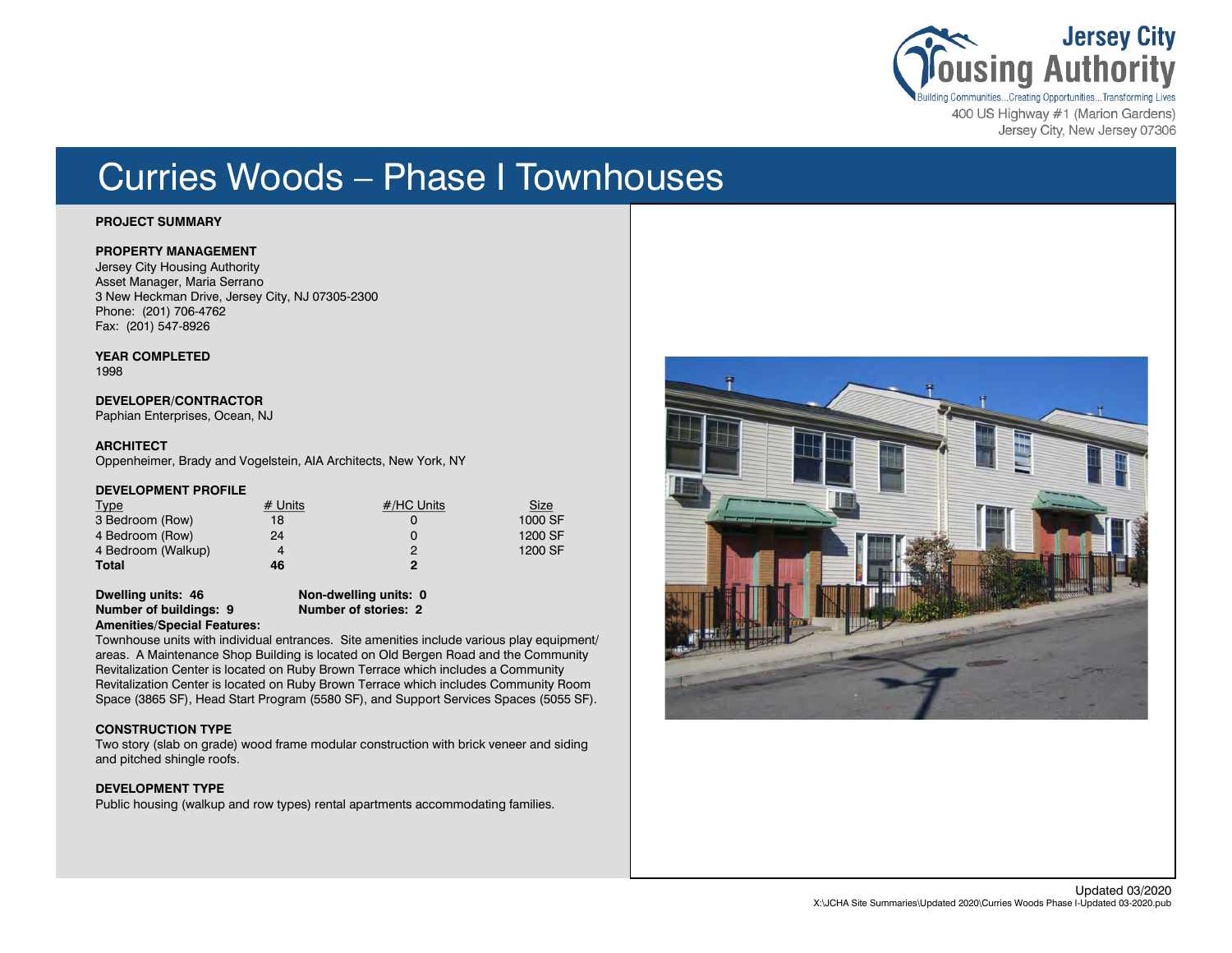

Jersey City, New Jersey 07306

# Curries Woods – Phase II Townhouses

#### **PROJECT SUMMARY**

### **PROPERTY MANAGEMENT**

Jersey City Housing Authority Asset Manager, Maria Serrano 3 New Heckman Drive, Jersey City, NJ 07305-2300 Phone: (201) 706-4762 Fax: (201) 547-8926

**YEAR COMPLETED**

1998

#### **DEVELOPER/CONTRACTOR**

Agia Mason, Inc., Ocean, NJ

#### **ARCHITECT**

Oppenheimer, Brady and Vogelstein, AIA Architects, New York, NY

#### **DEVELOPMENT PROFILE**

| <b>Type</b>        | $#$ Units | #/HC Units | <b>Size</b> |
|--------------------|-----------|------------|-------------|
| 3 Bedroom (Row)    | 14        |            | 1080 SF     |
| 4 Bedroom (Row)    |           |            | 1270 SF     |
| 4 Bedroom (Walkup) |           |            | 1300 SF     |
| Total              | 20        |            |             |

**Dwelling units: 20 Non-dwelling units: 0 Number of buildings: 2 Number of stories: 2 Amenities/Special Features:**

Townhouse units with individual entrances. Site amenities include various play equipment/ areas. A Maintenance Shop Building is located on Old Bergen Road and the Community Revitalization Center is located on Ruby Brown Terrace which includes Community Room Space (3865 SF), Head Start Program (5580 SF), and Support Services Spaces (5055 SF).

#### **CONSTRUCTION TYPE**

Two story (slab on grade) wood frame modular construction with brick veneer and siding and pitched shingle roofs.

#### **DEVELOPMENT TYPE**

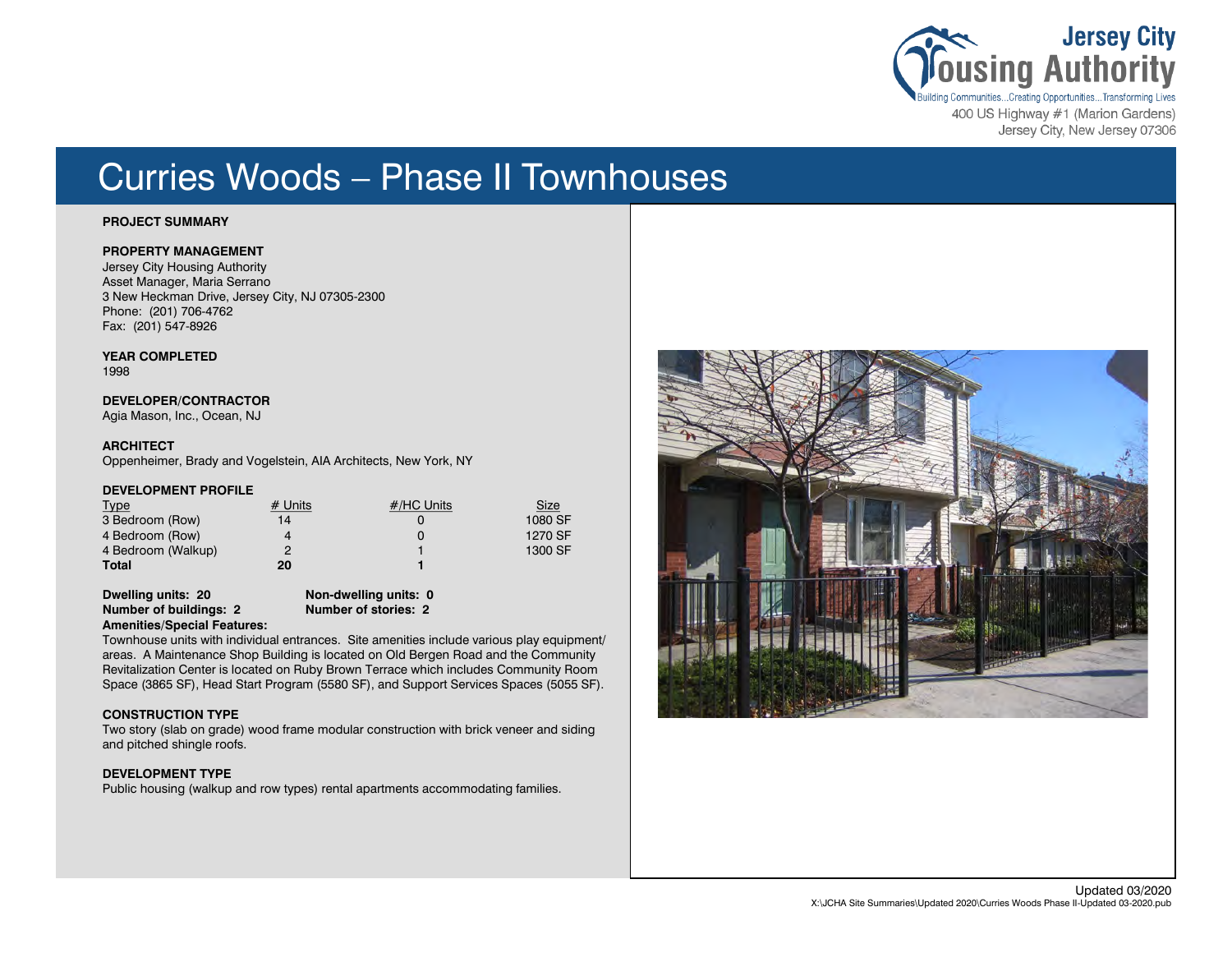

400 US Highway #1 (Marion Gardens) Jersey City, New Jersey 07306

# Curries Woods – Phase III Townhouses

#### **PROJECT SUMMARY**

### **PROPERTY MANAGEMENT**

Jersey City Housing Authority Asset Manager, Maria Serrano 3 New Heckman Drive, Jersey City, NJ 07305-2300 Phone: (201) 706-4762 Fax: (201) 547-8926

**YEAR COMPLETED** 2000

**DEVELOPER/CONTRACTOR** Ernest Bock & Sons, Inc., Philadelphia, PA

#### **ARCHITECT**

Schwam Architects, Elkins Park, PA

#### **DEVELOPMENT PROFILE**

| <b>Type</b>        | $#$ Units | #/HC Units | <u>Size</u> |
|--------------------|-----------|------------|-------------|
| 3 Bedroom (Walkup) |           |            | 1200 SF     |
| 4 Bedroom (Walkup) | 15.       |            | 1400 SF     |
| Total              | 18        |            |             |

**Dwelling units: 18 Non-dwelling units: 0 Number of buildings: 9 Number of stories: 2 Amenities/Special Features:**

Townhouse units with individual entrances. Site amenities include private rear yards for each building. A Maintenance Shop Building is located on Old Bergen Road and the Community Revitalization Center is located on Ruby Brown Terrace which includes Community Room Space (3865 SF), Head Start Program (5580 SF), and Support Services Spaces (5055 SF).

# **CONSTRUCTION TYPE**

Two story (slab on grade) wood frame modular construction with brick veneer and siding and pitched shingle roofs.

#### **DEVELOPMENT TYPE**

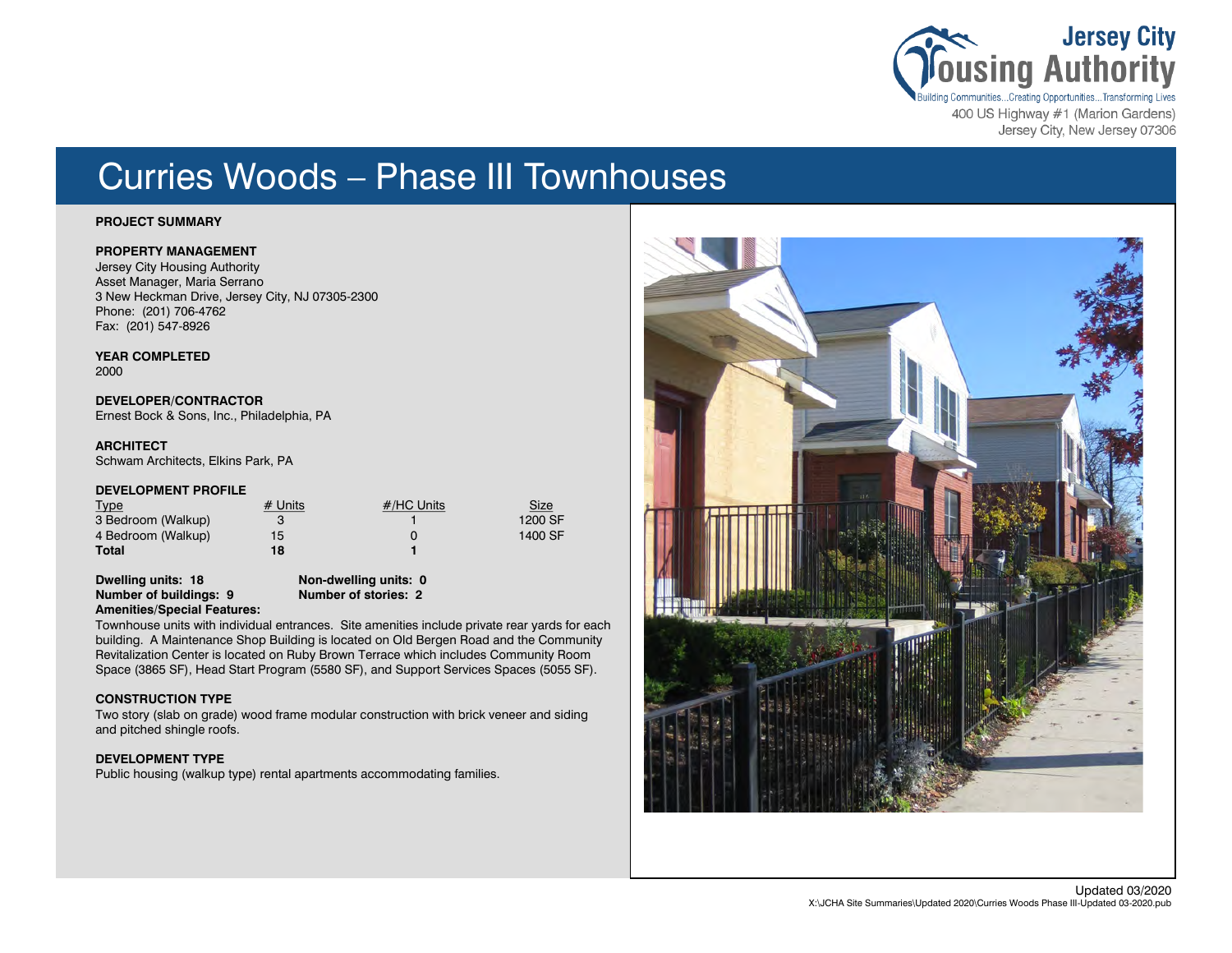

400 US Highway #1 (Marion Gardens) Jersey City, New Jersey 07306

# Curries Woods – Phase IV Townhouses

#### **PROJECT SUMMARY**

### **PROPERTY MANAGEMENT**

Jersey City Housing Authority Asset Manager, Maria Serrano 3 New Heckman Drive, Jersey City, NJ 07305-2300 Phone: (201) 706-4762 Fax: (201) 547-8926

**YEAR COMPLETED** 2003

**DEVELOPER/CONTRACTOR** K. Hovnanian Companies—Northeast, Inc., Edison, NJ

#### **ARCHITECT**

Lindemon WIncklemann Deupree Martin & Assoc., Jersey City, NJ

#### **DEVELOPMENT PROFILE**

| <b>Type</b>        | $#$ Units | #/HC Units   | <b>Size</b> |
|--------------------|-----------|--------------|-------------|
| 2 Bedroom (Walkup) | 14        | 2            | 1100 SF     |
| 3 Bedroom (Walkup) | 14        |              | 1400 SF     |
| 3 Bedroom (Row)    | 10        |              | 1425 SF     |
| 4 Bedroom (Row)    | 2         |              | 1750 SF     |
| Total              | 40        | $\mathbf{c}$ |             |

**Dwelling units: 40 Non-dwelling units: 0 Number of buildings: 5** 

### **Amenities/Special Features:**

Townhouse units with individual entrances. Site amenities include private rear yards for each ground floor unit. A Maintenance Shop Building is located on Old Bergen Road and the Community Revitalization Center is located on Ruby Brown Terrace which includes Community Room Space (3865 SF), Head Start Program (5580 SF), and Support Services Spaces (5055 SF).

#### **CONSTRUCTION TYPE**

Two and three story (slab on grade) wood frame construction with brick veneer and siding and pitched shingle roofs.

#### **DEVELOPMENT TYPE**